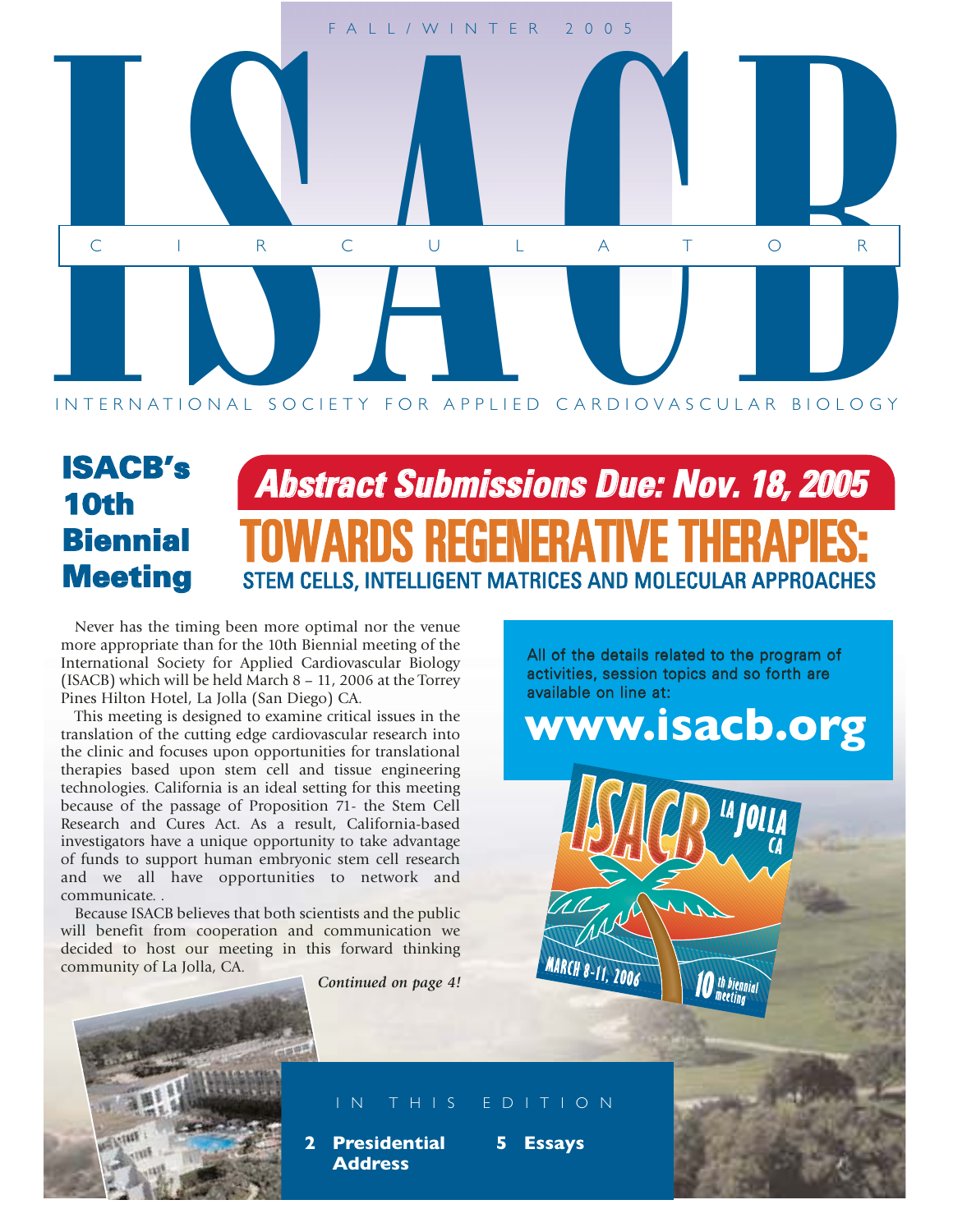#### FALL/WINTER 2005

#### *ISACB Executive Committee*

*President Howard Greisler Maywood, IL, USA*

*Robert M. Nerem Atlanta, GA, USA Jeffrey Hubbell Lausanne, Switzerland Elliot Chaikof Atlanta, GA, USA Ivan Vesely Los Angeles, CA, USA Frederick Schoen Boston, MA, USA Laurence Bordenave Bordeaux Cedex, France Dan Simionescu Clemson, SC, USA Julie Campbell Brisbane Queensland, Australia*  *President Emeritus Allan D. Callow Boston, MA, USA*

#### *Executive Council*

*George Hamilton London, United Kingdom Mark Torrianni Santa Ana, CA, USA Michael Helmus New York, NY, USA Steven P. Schmidt Akron, OH, USA Stuart Williams Tucson, AZ, USA Peter Zilla Cape Town, South Africa Magdi Yacoub Harefield, Middlesex U.K.* 



**<sup>2</sup>** *ISACB Circulator is published as an information service for the members of the International Society for Applied Cardiovascular Biology. Address correspondence to: Steven Schmidt, Ph.D. ISACB Circulator Falor Division of Surgical Research Summa Health System 525 East Market Street Akron, Ohio 44304, U.S.A. Phone: 1-330-375-3695 Fax: 1-330-375-4648 www.isacb.org schmidts@summa-health.org*

*ISACB Circulator Editor: Peter Zilla, M.D., Ph.D.*

## **WE'RE NOW ONLINE!**

ISACB now has its own home page at **www.isacb.org**

The internet site includes information about the goals and organization of ISACB, a copy of the latest edition of the ISACB *Circulator* and updated information regarding our biennial meetings.

## **PRESIDENTIAL ADDRESS**

# **Thoughts on the Future, or Dances with Faust**

s the ISACB enters its third decade with the 10th Biennial meeting in La Jolla on March 8-11, 2006, it is time we evaluated our strengths and our limitations and re-defined our identity and where we may want to go from here. When the Society was founded, the central concept was to facilitate communication and collaboration between clinicians and basic scientists and among academia, industry and regulatory agencies. It was recognized that free communication among these disparate groups would be best enabled by maintaining a relatively small but sophisticated and dedicated membership and informal, spontaneous conferences based on state of the art science. This in essence defined the soul of the ISACB. To a great extent, I believe this has all been achieved. However, no glass half full isn't half empty. While the founding goals have largely been achieved and the soul and vision of the Society maintained, there remains considerable opportunity for improvement and for growth, a need to reach out to both new scientific disciplines and to new younger members of the scientific community, a persistent need to enhance our fundraising capabilities and a need to do all of this while maintaining and not selling the soul of the ISACB.

Below I list, in no particular order, a far from complete group of issues for your consideration and hopefully discussion when we meet in La Jolla. Risking my neck, I will commit to my own position on each issue, although resolution of any single issue likely affects decisions on the others.

#### **1. Size of membership.**

Our membership has been relatively unchanged in size over the years. The advantage of this relatively small membership is the close interaction among members and the spontaneity and forthrightness it promotes in our meetings. The disadvantage is in collection of dues and in furthering the expertise and diversity of our membership.

My position – membership should be increased (without a reduction in qualifications required for membership).

#### **2. Size of meetings.**

. . . . . . . . . . . . . . . . . . . . . . . . . . . . . . . . . . . . . . . . . . . . . . . . . . . . . . . . . . . . . . . . . . . . . . . . . . . . . . . . . . . . . . .

Our meeting size has varied very little over the years. The scientific quality has universally been praised as has been the discussion sessions, in large part a result of the size and informality of the conferences. The relatively small size has greatly enhanced the opportunity for personal interactions among investigators and between trainees and speakers. On the other hand, greater attendance would generate much needed income and potentially could further enhance the discussions and interactions. Larger membership could result in larger meeting size, a dilemma whose resolution might require altering meeting structure to include parallel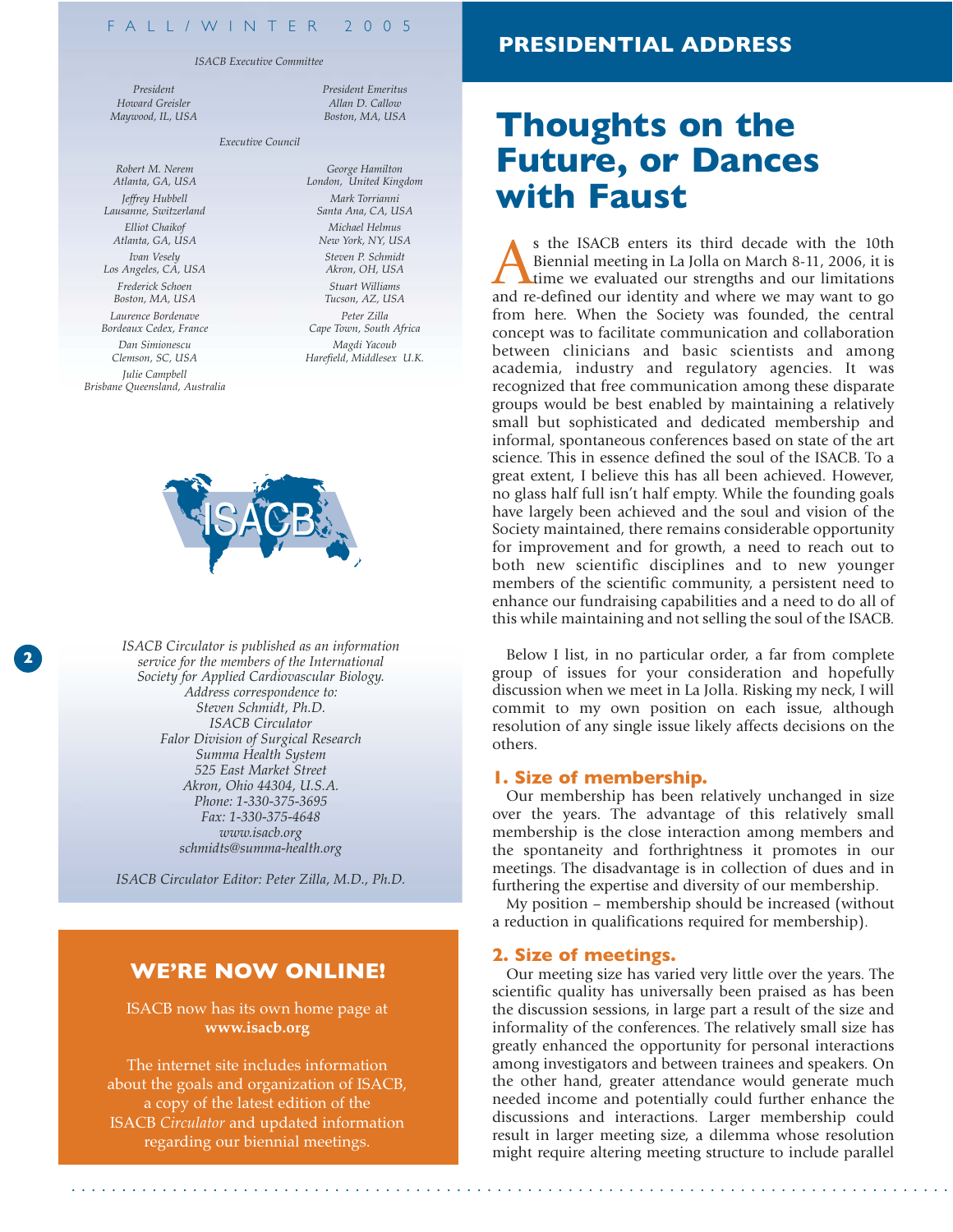## **"While the founding goals have largely been achieved and the soul and vision of the Society maintained, there remains considerable opportunity for improvement and for growth..."**



*Howard Greisler, ISACB President*

sessions, a format which could potentially diminish crossdisciplinary fertilization.

My position – the optimal meeting size is probably slightly, not greatly, larger than our current size. However, this depends on whether we retain the current meeting themes and meeting frequency (both addressed below).

#### **3. Meeting frequency.**

We have to date always held biennial meetings. This has in large part been dictated by finances. More frequent meetings of the same nature would be financially difficult! However, those infrequent meetings lead to an "out of sight, out of mind" dilemma for the ISACB as relates to both membership accrual and fundraising. We have in the past successfully co-sponsored sessions at meetings of other societies and have recently begun "off year" smaller meetings focused on "para-scientific" issues such as scientific ethics.

My position – the meeting frequency should be increased to annually if finances permit. Co-sponsorship of sessions at both ISACB meetings and those of other compatible societies should be encouraged.

#### **4. Conference session themes.**

As the ISACB represents a broad spectrum of scientific disciplines and clinical foci, we have historically tried to include sessions covering broad themes. The obvious advantage is that most attendees find topics of interest while the obvious disadvantage is that no single theme is fully covered. Given the biennial conference frequency, this seems the lesser of two evils. Were we to focus on a single theme, members with different interests would find little relevance to ISACB meetings for four year periods.

My position – move to an annual meeting frequency. Every other meeting should maintain this broad thematic structure and the alternating meetings should be focused on more specific topics. If the meetings were to grow in attendance, parallel sessions should be considered for the broader biennial meetings, with the caveat above.

#### **5. Need for enhanced fundraising.**

It's no secret that the ISACB has functioned in "near bankruptcy" throughout its years. This remains the case. This in part is due to the broad nature of our scientific interests, our core membership of individuals not deemed likely to purchase equipment or devices in large quantities and our relatively small size. We have been fortunate that several industrial sponsors have been repeatedly willing to provide some support and that the NIH has often added support for our meetings when held in the U.S. For the La Jolla meeting, I believe that we are ahead of our past efforts in generating funding and I am optimistic about our immediate financial future. However, of concern, 100% of the funds raised as of this date (10/31/05) have been provided by the same sponsors (and the NHLBI), solicited by the same ISACB members, as in past years.

My position – we VERY MUCH need new energy, ideas and efforts at improving our financial situation. However, under NO circumstances can we do this at the Faustian price of losing our independence, our peer review process, our soul.

#### **6. Peer review.**

To date, all speakers at ISACB meetings, both invited speakers and those selected based on abstracts submitted, have been selected by peer review. We have always included industry scientists and on occasion have had "industry speaks" sessions but these too have been developed through the peer review process. On the other hand, the ISACB could conceivably benefit financially from opening the program to speakers based not on peer review, but on financial contribution.

My position – the peer review process is absolutely essential to the integrity of the Society, without which we have no reason to exist.

**3**

#### **7. Organizational structure.**

The ISACB was essentially founded by a small group of compatible individuals and the bylaws were written in a somewhat cursory fashion. Over the two decades the leadership of the ISACB has changed little and the membership not much more. However, both the leadership and the membership are in need of new blood. This transition is essential, new ideas are needed, but change must be structured so as to preserve the soul and vision of the ISACB.

My position – we need to establish more defined bylaws regulating officer responsibility and succession, Executive Council membership selection processes and responsibilities, responsibilities of existing committees (Fundraising Committee, Local Organizing Committee) and establishment of appropriate new committees as needed (eg. Publication Committee, Nominating Committee, etc.) and their responsibilities as well as a host of related bylaws governing the functioning of the ISACB.

I have been proud to serve the ISACB and I am very optimistic about our near term finances and about our near and long term continuing scientific excellence. The issues above are an indisputably incomplete list of possibilities for future organizational development. I strongly encourage all to consider these and other such issues and to engage in their discussion when we meet in La Jolla.

The upcoming 10th biennial meeting is shaping up to be excellent indeed. I look forward to it and to seeing everyone there.

. . . . . . . . . . . . . . . . . . . . . . . . . . . . . . . . . . . . . . . . . . . . . . . . . . . . . . . . . . . . . . . . . . . . . . . . . . . . . . . . . . . . . . . . .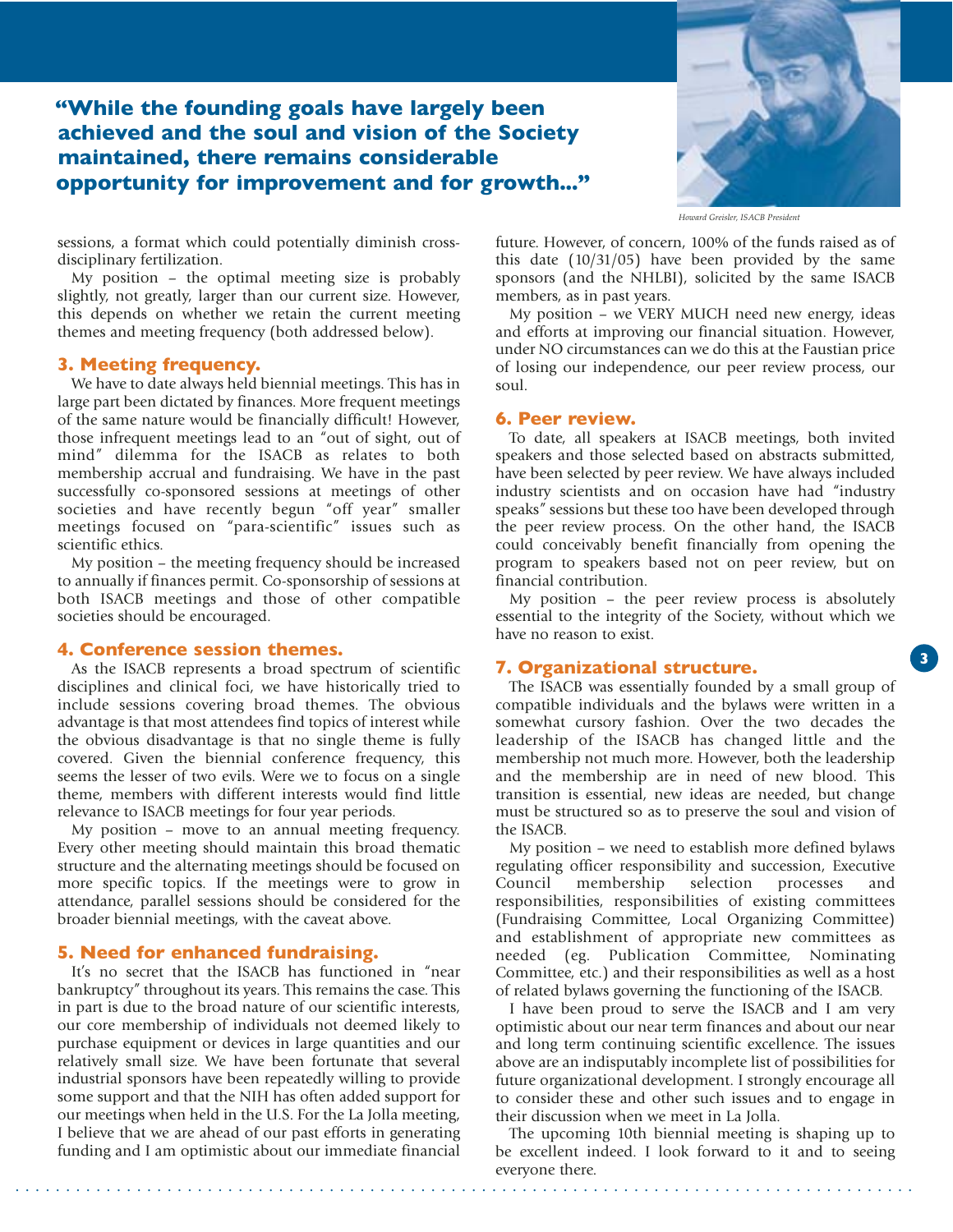## **ISACB's 10th Biennial Meeting** EGENERATIVE THERAPIES: STEM CELLS, INTELLIGENT MATRICES AND MOLECULAR APPROACHES

In addition, the organizers for the 10th Biennial meeting have added many new features to enhance the educational objectives of the meeting.

- A **satellite meeting** that will be presented on Wednesday, March 8th prior to the Welcome Reception and formal opening of the ISACB meeting. The satellite meeting will be organized by Shu Chien and his colleagues from the Department of Biomedical Engineering at the University of California, San Diego and will feature the research activities of Dr. Chien, his colleagues and students at UCSD as well as those of local biotech companies. Further details of the satellite meeting are available on line at www.isacb.org.
- The organizers have recruited an expert team of speakers to **discuss relationships that develop in the translation of cardiovascular therapies**. This session will be held on Saturday morning March 11th as part of the regular ISACB program and will feature speakers that will talk about funding, academic ventures, relationships that develop between academia and small companies, relationships that develop between small companies and large companies, start-up legal issues

#### **The session topics and chairs for those topics include the following:**

**4**

#### *Cell Sourcing for Cardiovascular Tissue Engineering*

Co-chaired by: Robert Nerem, Ph.D. and Howard Greisler, M.D.

*Multi-disciplinary Approaches to Cardiovascular Repair*

Co-chaired by: Doris Taylor, Ph.D. and Ivan Vesely, Ph.D.

*Recapitulating Development: A Template for Tissue Engineering?*

Chaired by: Julie Campbell, Ph.D.

*Inflammatory Processes in Healing, Remodeling and Failure*

Chaired by: James Anderson, M.D., Ph.D.

*Novel Molecular Approaches in Translational Cardiovascular Research*

Chaired by: Frederick Schoen, M.D., Ph.D.

*The Novel Molecular Approaches session is co-sponsored by the Society for Cardiovascular Pathology.*



and relationships that develop between large companies and other large companies all in the context of the translation of cardiovascular technologies. This highly stimulating session should appeal to all meeting attendees.

- On March 8th, ISACB will host a **tech expo** that presents local bio-tech exhibitors from the California area with products and services related to stem cell and tissue engineering technologies.
- As usual, ISACB will host a **manned poster session** and reception;
- $\blacksquare$  The special banquet dinner venue will be the Birch Aquarium on the campus of UCSD.

This is an especially well organized and timely meeting. We look forward to a lively exchange of information that has been the hallmark of prior ISACB meetings. We'll see you in La Jolla in March, 2006.

*See page 12 for ISACB's 10th Biennial Meeting Sponsors.*

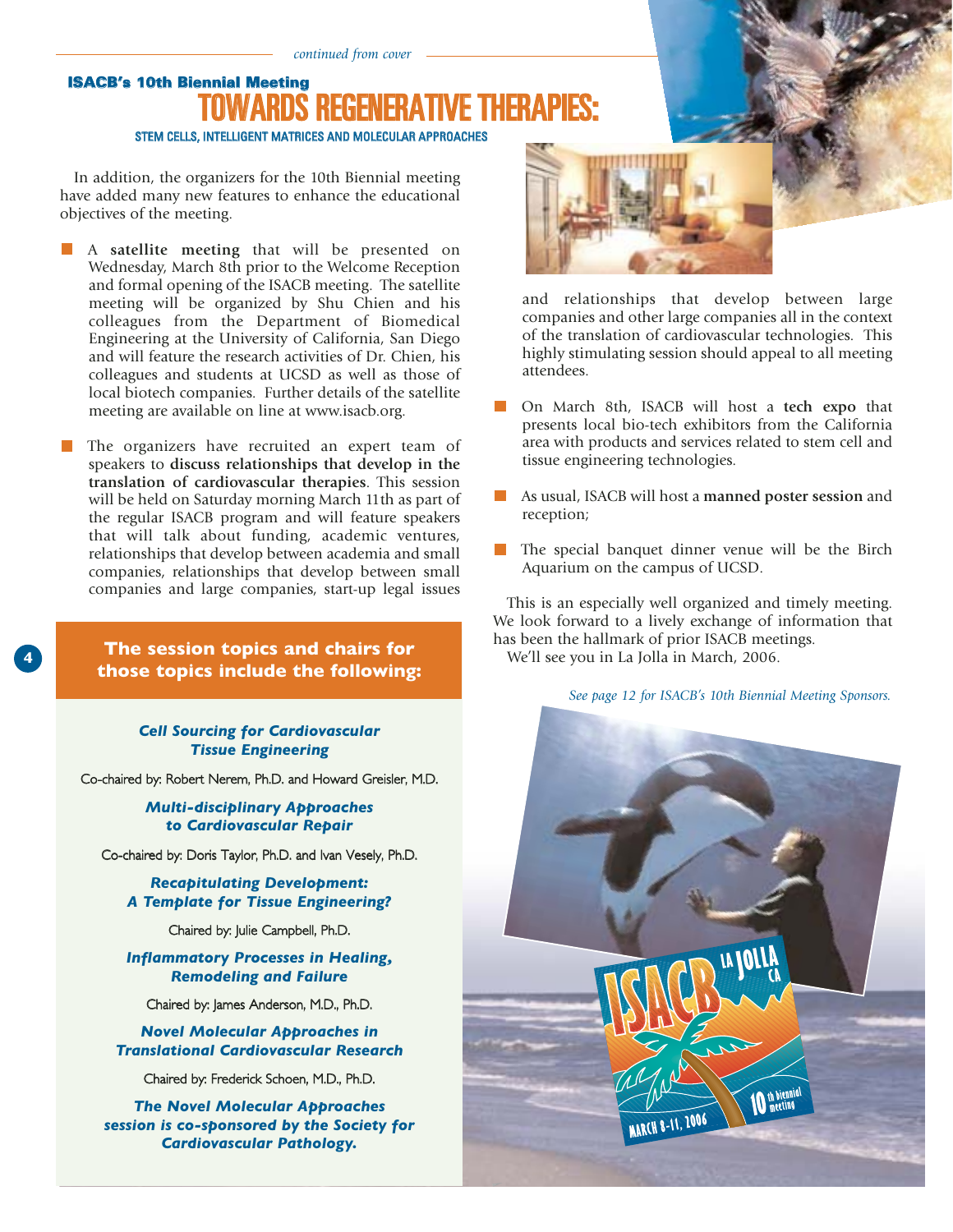# S B A C

*The Essay section of the ISACB Circulator contains invited and submitted manuscripts. The essays may summarize the state of development of new technology in applied cardiovascular biology or highlight recent important research results. The editor of the ISACB Circulator invites your submission. Manuscripts may be sent to the ISACB business office at the address on page 2.*

# **HUMAN TISSUE ENGINEERING AND BEYOND: The Upcoming Regulation in the European Union**

*Johann Meinhart, Ph.D. Deputy Director Karl Landsteiner Institute for Cardiovascular Surgical Research Vienna, Austria*

In March, 2004, the European Parliament passed the Directive 2004/23/EC entitled "On setting standards of quality and safety for the donation, procurement, testing, processing, preservation, storage and distribution of human tissues and cells". This Directive was passed to prevent the transmission of infectious diseases when grafting heart valves, cornea, bone and other tissues derived from cadavers into patients. Thus the directive focuses on microbiological testing, sterility and traceability from donor to recipient. The directive made it especially clear that all tissue establishments must comply with GMP guidelines.

Although the directive also mentions living somatic cells, it did not further discuss them. That is because during the law making process it came quite obvious that advancements in biomedical research will make therapies with living cells alone or combined with biomaterials possible which are currently unknown. These discoveries will have a major impact on public health, by improving the quality of life of patients and changing medical practice significantly. Therefore, the European Commission, together with the European Counsel, decided to regulate therapeutic approaches such as genetic engineering, tissue engineering and somatic cell therapy, which together are called now Advanced Therapies.

decided that the regulations shall fulfill the following key objectives:

- *1. to guarantee a high level of health protection for European patients*
- *2. to harmonise market access for advanced therapies by establishing a tailored and comprehensive regulatory framework for their authorization, supervision and post authorization vigilance*
- *3. to foster the competitiveness of European undertakings operating in this field*
- *4. to provide overall legal certainty, while allowing for sufficient flexibility at technical levels, in order to keep the pace with the evolution of science and technology.*

In initial meetings the EU drafted first milestones and<br>cicled that the regulations shall fulfill the following key<br>bjectives:<br>to guarantee a high level of health protection for European<br>patients<br>to harmonise market access No doubt, the implementation of these key objectives is desired and justified. However, in the upcoming months lawyers, public officials and experts will be confronted with a tremendous number of questions regarding advanced therapies. The debates are already starting with how to define the matter itself: What are advanced therapies altogether? Tissue engineering might fall under this term. But what exactly is a tissue engineered product? A first draft on this issue states, that tissue engineering products are produced by an industrial process. According to this definition, a skin substitute made of cultured allogeneic neonatal cells showing all morphological layers may easily be identified as a tissue engineered product. But is the simple cell culture procedure producing an autologous keratinocyte sheet already an industrial process? So it was proposed, that the extent of the engineering process should be incorporated into the definition. Tissue Engineering uses *"Engineered human cells or tissues, which are cells or tissues removed from a human donor and manipulated via a manufacturing process, so that their normal biological characteristics, physiological functions or structural properties are substantially altered"*. Many uncertainties reside in this sentence - especially, because this is exactly the opposite what Tissue Engineers try normally to achieve. They do everything to restore and mimic the normal biological, physiological and structural properties of a given tissue. It remains to be seen if, and how, this important paragraph will survive the law making process. An additional key issue in the first proposal is "autologous versus heterologous" treatments. Some countries want autologous procedures to be regulated like heterologous procedures. Others do not.

Thus, many terms and processes have to be defined. And, it is quite clear that the accuracy of discriminations is important and will have a profound effect on biomedical research and the therapies deriving therefrom.

One major subject of the new regulation will be the marketing authorization procedure. Although the EU acknowledges that Advanced Therapies are highly specific and differ significantly from classical pharmaceuticals, they will nevertheless be treated like other biotechnology derived medicines. For example, it may not be possible to perform conventional clinical trials, but some proof of efficacy, both

. . . . . . . . . . . . . . . . . . . . . . . . . . . . . . . . . . . . . . . . . . . . . . . . . . . . . . . . . . . . . . . . . . . . . . . . . . . . . . . . . . . . . . .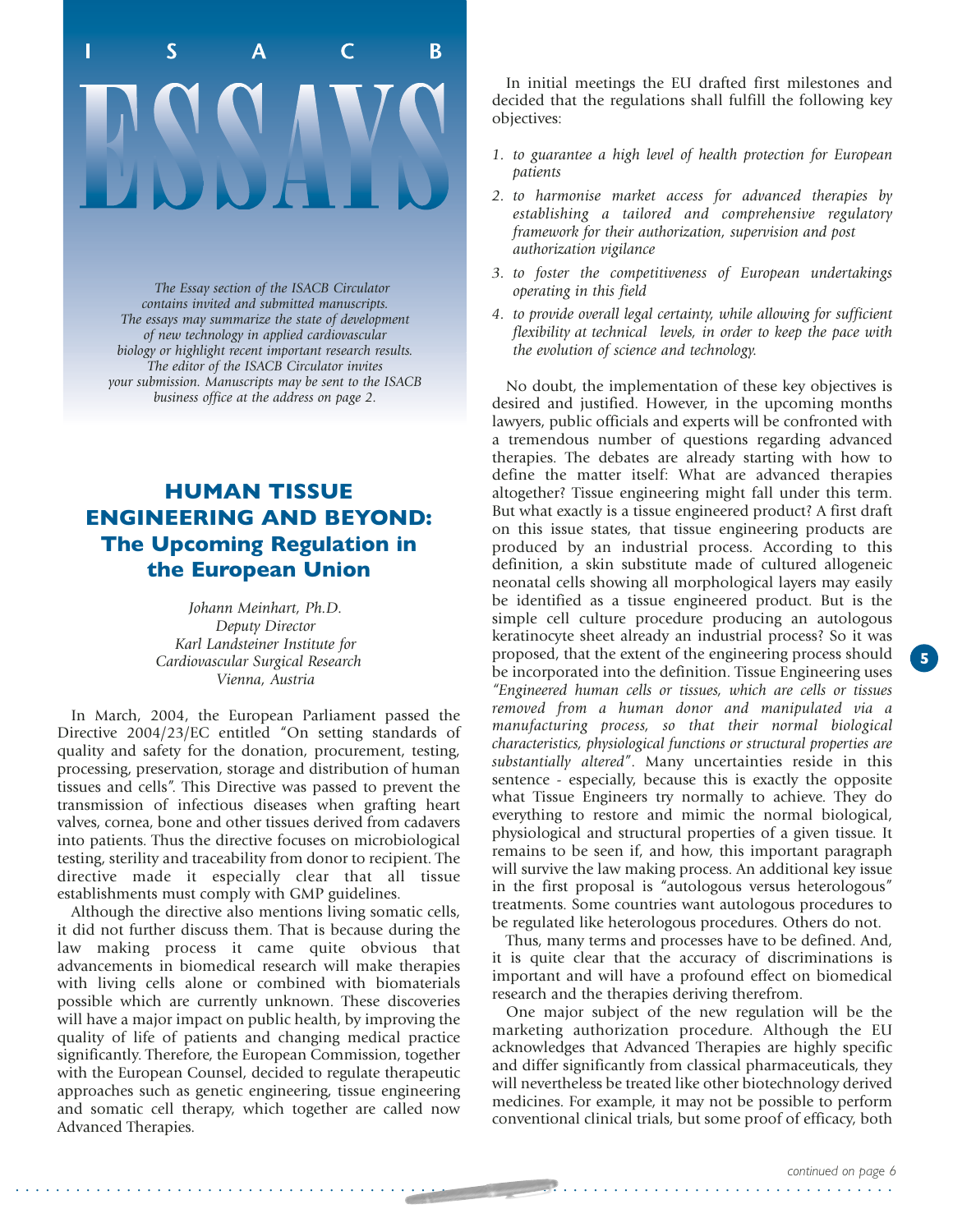preclinical and clinical, will be necessary in order to gain application authorization. Most likely, the authorization will be granted from EMEA, the European counterpart to the FDA.

By their nature, advance therapy products can stay in the human body much longer than classical pharmaceuticals, sometimes even during the entire lifetime of a patient. Therefore, long-term follow-up and monitoring will be necessary. The regulation will ensure that any producer of advanced therapy products puts in place a suitable risk management system. This means nothing less than the producer establishing a system allowing complete traceability of the patient, the product and all starting materials for thirty years. This means more work during the preclinical and clinical test phases and even more work during routine application of advanced therapies. The costs of the end product will therefore significantly rise. Considering the strained reimbursement situation for medical treatments in Europe in general, one can foresee how hard it will become to invent, test and sell advanced therapy products. This will threaten especially research in public hospitals and small and medium-sized research companies. The European Commission itself has recently recognized this problem and promised to grant some relief for the latter group.

The regulation of advanced therapies in Europe was, beyond doubt, overdue. Today, every member state, even local provinces, have their own rules which makes cooperative research challenging and marketing of products even more difficult. The new regulations will provide a common ground giving all players in the field legal certainty and the same opportunities. Most importantly, the new regulations should grant all patients in Europe the same access to new therapies which are equally safe and efficient. To really guarantee this, clinicians and researchers in Europe must get strongly involved in the law making process. I therefore call to all colleagues in Europe to get in touch with their competent national authority and work together with them, providing them with expertise and insight on this matter.

**2**

**6**

The Regulation on Advanced Therapies will mainly be negotiated under the Austrian Presidency during the first half of 2006 and shall be finished at the end of 2006. Once it has been passed by the European Parliament, it will be binding for all Member States.



# **To Engineer is to Create: The Link between Engineering and Regeneration**

*David F Williams UK Centre for Tissue Engineering, University of Liverpool, Liverpool L69 3GA dfw@liv.ac.uk*

The reason why there is the word 'engineering' in the term 'tissue engineering' is not intuitively obvious. Leaving aside the more trivial suggestions that engineering is that part of an organisation that deals with machines, and engineers are train drivers, the vast majority of definitions of engineering invoke the use of scientific knowledge to solve practical problems and/or the systematic analysis of physical data to yield tangible end products. Although not entirely unconnected, neither of these concepts is readily translated into the paradigms that are now represented by tissue engineering. Tissue engineering does have practical end products but the underlying science is far more related to cell, molecular and developmental biology and to pharmacology than to the physical sciences that normally underpin classical engineering. There is, however, another meaning of engineering, appreciated best when we consider that the origin of the term is the Latin ingenium, from which we can see that it is ingenuity or creativeness that is really at the heart of the subject. This is not a matter of semantics but of immense importance in both the philosophy and practical development of tissue engineering, and the broader area of regenerative medicine. We should bear in mind that tissue engineering, after some 15 years, has yet to really make its mark either clinically or commercially, and it could be argued that this is related to a misunderstanding of what it actually is.

#### **Tissue Repair, Replacement and Regeneration**

. . . . . . . . . . . . . . . . . . . . . . . . . . . . . . . . . . . . . . . . . . . . . . . . . . . . . . . . . . . . . . . . . . . . . . . . . . . . . . . . . . . . . . . . . .

Tissues and organs suffer from a wide variety of diseases and injuries, as a result of which they lose some degree of function. Primarily these conditions are associated with acute injury or chronic degenerative changes. Without any medical intervention, the response of the body is quite limited and is mainly restricted to repair processes. Repair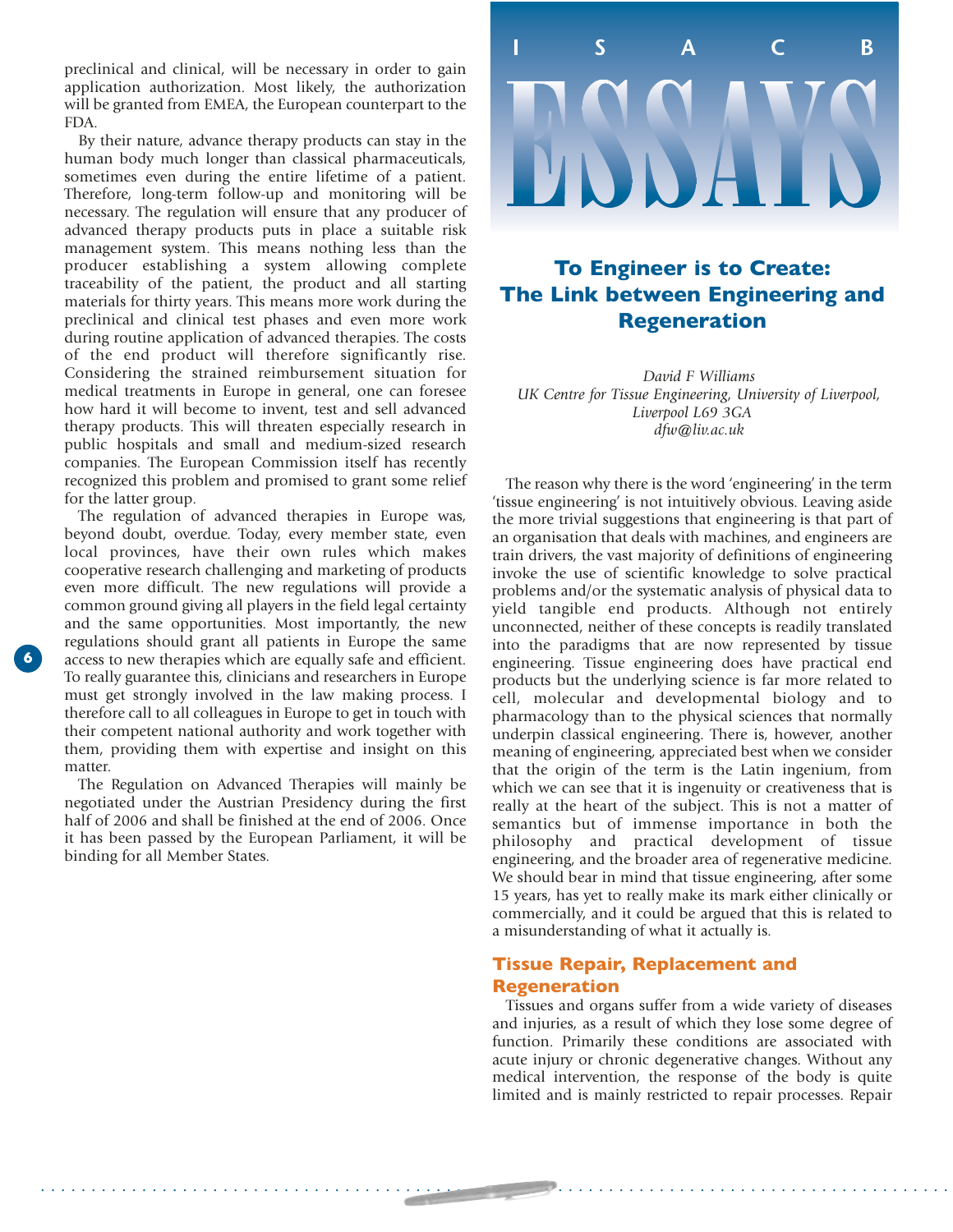may lead to the restoration of continuity in the affected part by the synthesis of scar tissue, which is essentially collagenous and not reminiscent of the indigenous damaged tissue. This may be an effective front line response to injury but does not lead to the restoration of normal structure and function and may, if uncontrolled, lead to detrimental effects in the patient.

During the last fifty years, it has become the accepted mode of treatment for many of these conditions to excise the affected part, either a tissue or an organ, and replace it with some form of structure that could replicate part or all of the function that has been lost. This replacement or augmentation of tissues could be achieved through the use of synthetic implanted devices, which clearly do not lead to restoration of structure since they are non-viable, or through the use of grafts or transplants, which should restore both structure and function. We need not rehearse the difficulties with both the logistics of supply and the immunological responses with respect to transplantation here. With replacement devices, referred to as implants or prostheses, there have been excellent clinical performances but as well as failing to restore structure, the nature of the function they can replace is largely limited to the simple mechanical and physical, whilst problems of biocompatibility lead to restricted longevity in most cases.

The logical conclusion to the discussions that emphasise that repair is not an effective outcome, and that replacement has serious limitations with respect to logistics and lack of biological functionality, is to consider tissue regeneration as the only possible alternative, which is aimed at restoring normal structure and function through the production of new tissue that does replicate exactly that which has been lost. The only problem is that adult mammals do not spontaneously regenerate their organs that are damaged and have only limited ability to regenerate certain tissues. If we wish to persuade the human adult to regenerate whole organs or tissues that do not spontaneously regenerate, then we have to give them some cues or signals, and superimpose on them a mechanism that is not the natural response to those conditions. Induced regeneration is the essence of tissue engineering, which is, of course, very different to either repair or replacement of tissues. Tissue engineering is, therefore, a matter of the creation of new tissue and to engineer here is, quite simply, to create. The creative process has to be achieved by cells, and they are stimulated into this unnatural regenerative mode by a variety of factors, which may be collectively described as either biomolecules or supporting structures, the former providing molecular signals and the latter mechanical signals. Although there are several very general definitions of tissue engineering, my preference, in line with this concept, has been that 'tissue engineering is the persuasion of the body to heal itself, through the delivery to the appropriate site, of cells, biomolecules and / or supporting structures'.

#### **The Central Tissue Engineering Paradigm**

Clearly it is not a trivial process persuading cells to produce new tissue under circumstances in which they do not normally do so. Moreover, it is of the utmost importance that, during this process, exactly the right type of tissue is generated, that the signals given to the cells can be switched off when the process is complete, and that the resulting tissue is fully functional. The process of tissue engineering starts with the sourcing of the relevant cells and ends with the full incorporation of the functional regenerated tissue into the host. The pathway between these two points can take many forms. The types of cells include those derived from autologous, allogeneic or, possibly, xenogeneic sources, and they may be fully differentiated cells or stem / progenitor cells. The degree of cell manipulation will depend on the origin of the cells and the complexity of the tissue and may be dependent on gene transfer in order to optimise processes of, for example, cell expansion, or to control phenotype under these abnormal circumstances. Normally the cells will require some supporting structure, either a scaffold, a matrix or a membrane, within or on which they will express the new tissue and will be persuaded to do so by molecular signals provided by relevant cytokines, growth factors or other molecules, and by mechanical signals, transmitted via the support and the fluid medium. The environment in which this takes place is usually described as a bioreactor . The tissue that forms, often referred to as a construct, will, if generated *ex vivo,* have to be placed within the host, where it has to be fully and functionally incorporated, taking into account the responses that should be avoided, such as excessive inflammation, an immune response and carcinogenicity or teratogenicity, and the responses that may be required, such as vascularisation and innervation, and indeed the further development and maturation of the tissue itself. It should be borne in mind that this paradigm does not have to be rigidly followed, and many tissue engineering processes are evolving with, for example, much of the regeneration actually occurring *in vivo* rather than *ex vivo,* as we shall see below.

#### **Critical Barriers to Progress**

. . . . . . . . . . . . . . . . . . . . . . . . . . . . . . . . . . . . . . . . . . . . . . . . . . . . . . . . . . . . . . . . . . . . . . . . . . . . . . . . . . . . . . . . .

Having set out the framework of the generic tissue engineering approach, we have to identify the scientific and infrastructure factors that have so far held back progress. There are several prime candidates but probably the most important is the difficulty of integrating all of these components into a coherent system that is able to accommodate the requirements and specifications for each phase of this paradigm into an efficient and cost effective process within a quality-validated, clinically-oriented environment, that takes into account the impositions of regulatory, ethical and reimbursement schemes. A systems engineering approach to regenerative medicine appears to be an essential element of future developments with respect to this integration, and it is possible that this will also require some elements of systems biology with respect to the underlying science.

**7**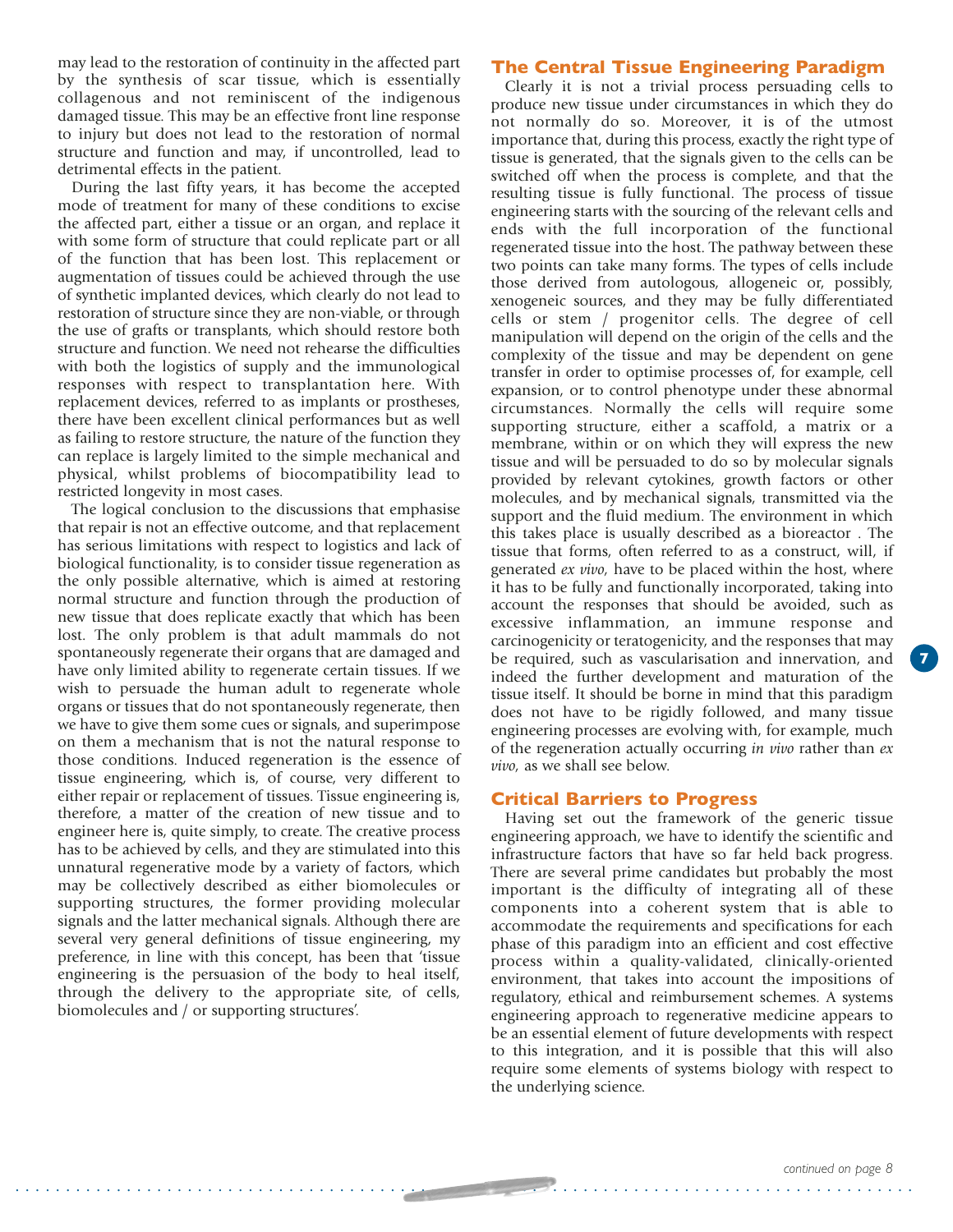When considering the individual components of this new paradigm, there are a number of critical issues, a few of which are discussed below in the context of complexity and the challenges of engineering new tissue.

The first concerns the role of stem cells. Embryonic stem cells are still associated with logistics issues based on the ethical dilemma and safety concerns related to the possibility of teratogenicity. Many now believe that adult stem cells provide the most relevant source of cells for tissue engineering. The most significant questions facing this use, however, concern the ability of current knowledge of stem cell science to direct the tissue engineers into the optimal processes to precisely control the expansion and differentiation of these cells, from wherever sourced, such that they provide the right phenotype with the right activity in order to generate the right tissue. The key here will be the transition from purely stochastic control of stem cell behaviour to that of environmental or extrinsic regulation, and the application of those factors known to influence this regulation, including growth factors, cytokines, morphogens and adhesion factors, in robust biomanufacturing processes. Secondly there is the role of gene transfer in tissue engineering. It is clear that gene transfer can be employed several scenarios to enhance cell performance within *in vitro* systems and small animal models, but it is far from clear whether existing gene transfer materials and techniques can be applied efficiently and safely in human patients.

The *in vivo* use of growth factors in tissue engineering is an important consideration but is very problematic in view of their short biological half lives and the potential for systemic toxicity. This has led to the search for methods to immobilise or protect growth factors on or within the materials used for the supporting matrices and then arrange for their sustained and controlled release. One of the main tenets of the now classical tissue engineering process is the need for a supporting structure for the control of cell behaviour, and scaffold biomaterials have played a major role in developments so far. The majority of scaffolds are porous polymers, usually synthetic biodegradable polyesters prepared by solvent casting (with porosity achieved by porogen or leaching technology), by fibre spinning processes, or by solid free form fabrication methods. However these materials and architectures hardly mimic the

**8**

. . . . . . . . . . . . . . . . . . . . . . . . . . . . . . . . . . . . . . . . . . . . . . . . . . . . . . . . . . . . . . . . . . . . . . . . . . . . . . . . . . . . . . . . . .

extracellular matrix that a cell normally expects, and neither the physico-chemical supporting role nor the provision of active mechanical signalling can be considered at all optimal, even if the cells are provided with adhesive peptides immobilised on the material surface in order to encourage adhesion. Two issues are of considerable importance, the need to distance the design of tissue engineering matrices and scaffolds, from the classical development of biomaterials for implantable devices and the need to know more about the extracellular matrix that forms within the scaffold, including events of cell adhesion and migration, growth factor distribution and interactions, and molecular recognition events. Finally there is the question of mechanotransduction, the science of which is rapidly developing but, apart from recognising its potential importance in the regulation of cell behaviour in the preconditioning of cells prior to implantation in patients, little has been done to actually target the molecules that could effect mechanotransduction within a tissue engineering construct, including cell-cell adhesion molecules, cytoskeletal filaments and signal transduction molecules.

#### **Reassessing the Future of Tissue Engineering**

The above examples point very clearly to the generic difficulties facing the engineering of new tissues. There are too many scientific and technological components of the paradigm and, although relevant data and knowledge are emerging fast, there has been no way of incorporating these individual components into a complete system. The paradigm discussed here is not hierarchical but temporal, based on the practical transition from cell derivation to tissue construct integration. If we do not understand how the physical and genetic components within a cell that we have sourced for a tissue engineering process operate together within their system, how can we hope to provide the optimal conditions for them to create the right tissue. Here we have to turn to systems engineering since it is essential that these disparate components are integrated so that the interactions between them are factored into the process. There is, therefore, a profound link between engineering systems and regenerative medicine. One of the consequences of this evaluation of the current status of tissue engineering is the realisation that not only may the paradigms be wrong, but also some of the concepts.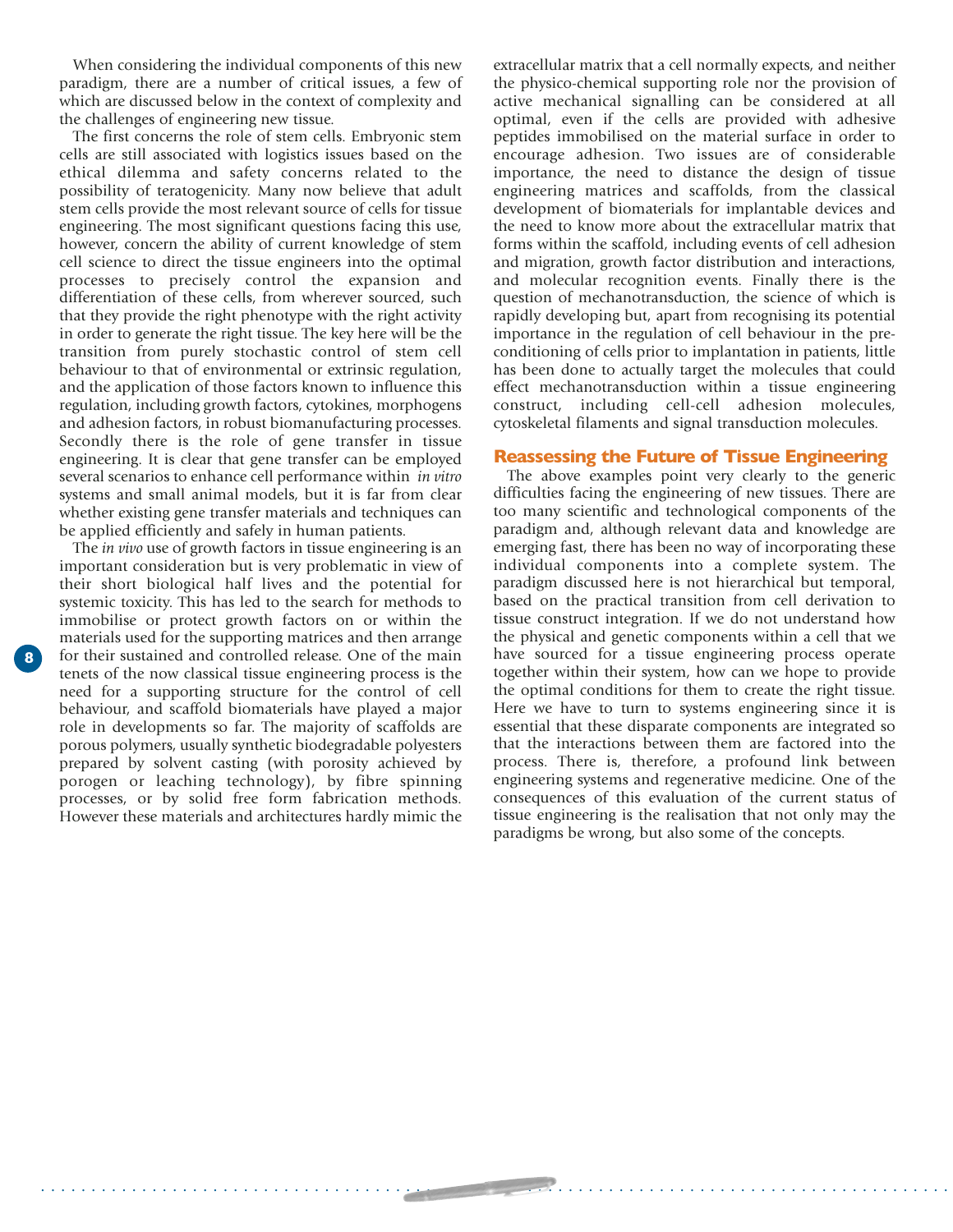# B Π **PIDDA**

# **Elastin in Blood Contacting Applications: Friend or Foe**

*Kimberly A. Woodhouse, Ph.D., P.Eng, Professor Chemical Engineering and Applied Chemistry Institute of Biomaterials and Biomedical Engineering University of Toronto, Scientist Sunnybrook and Women's Health Science Centre*

In the past several years, elastin and elastin-like polypeptide based materials are being considered for a multitude of applications including those in the cardiovascular system, for example in tissue engineered vascular grafts and in graft-stents. What are the issues and opportunities in using this unique molecule?

Elastin is an extracellular matrix protein found in extensible tissues. It constitutes approximately 50% of the dry mass of arterial walls[1]. In addition to providing structural support and elastomeric properties, elastin is an important autocrine factor that helps to maintain vascular homeostasis[1]. The elastin fibre found in tissues is composed of two components, the elastin protein, formed from the elastin protein precursor, tropoelastin and microfibrils, 10 nm fibrillin-containing fibrils [2, 3]. These

components are assembled *in vivo* in a complex process thought to include molecular chaperones, elastin binding proteins, and the microfibrillar network [3]. Tropoelastin is a 67 kDa protein, which is composed of alternating hydrophobic and cross-linking regions[2]. These alternating domains are thought to play a role in the self-assembly that occurs during elastin formation[3,4]. Once cross-linked by lysyl oxidase *(in vivo)* or other cross-linkers *( in vitro)*, the elastin fibre becomes highly insoluble[5]. Lysyl oxidase cross-links elastin via oxidative de-amination and condensation of the lysine side chains[2, 6]. Insoluble (cross-linked) elastin has a very slow turnover in normal tissues *in vivo* and is considered highly resistant to proteolytic cleavage[5,6]. The elastin protein is characterised not only by its stability *in vivo* but its ability to self assemble *in vitro,* undergoing the phenomena of coacervation. Coacervation is a phase separation, generally believed to be reversible, in which the protein forms aggregates when the temperature of the solution is raised [7, 8]. The temperature at which coacervation occurs can be influenced by pH, ionic strength of the solution, protein or peptide concentration and peptide sequence [4]. Generally it is the tropoelastin [9] or portions of the elastin protein that are utilised in biomedical and pharmaceutical applications [10-14]. A variety of different peptides have been studied as both coatings and incorporated into materials including those containing the glycine, valine, and alanine rich sequences associated with elastin such as the GVGVAP hydrophobic domains [4,10-14], or polypeptides of alternating hydrophobic/hydrophilic block structure [4].

Why consider the elastin protein and its derivatives for blood contacting applications? Elastin protein and elastin peptide based materials have been shown to have elastomeric mechanical properties conducive to their use in the vascular applications [4,15]and in addition, investigations have shown that unlike collagen, elastin is not a strong agonist of platelet degranulation or platelet

**9**



. . . . . . . . . . . . . . . . . . . . . . . . . . . . . . . . . . . . . . . . . . . . . . . . . . . . . . . . . . . . . . . . . . . . . . . . . . . . . . . . . . . . . . . . .

Stages in fibre formation of human elastin polypeptides with alternating hydrophobic and hydrophilic domains.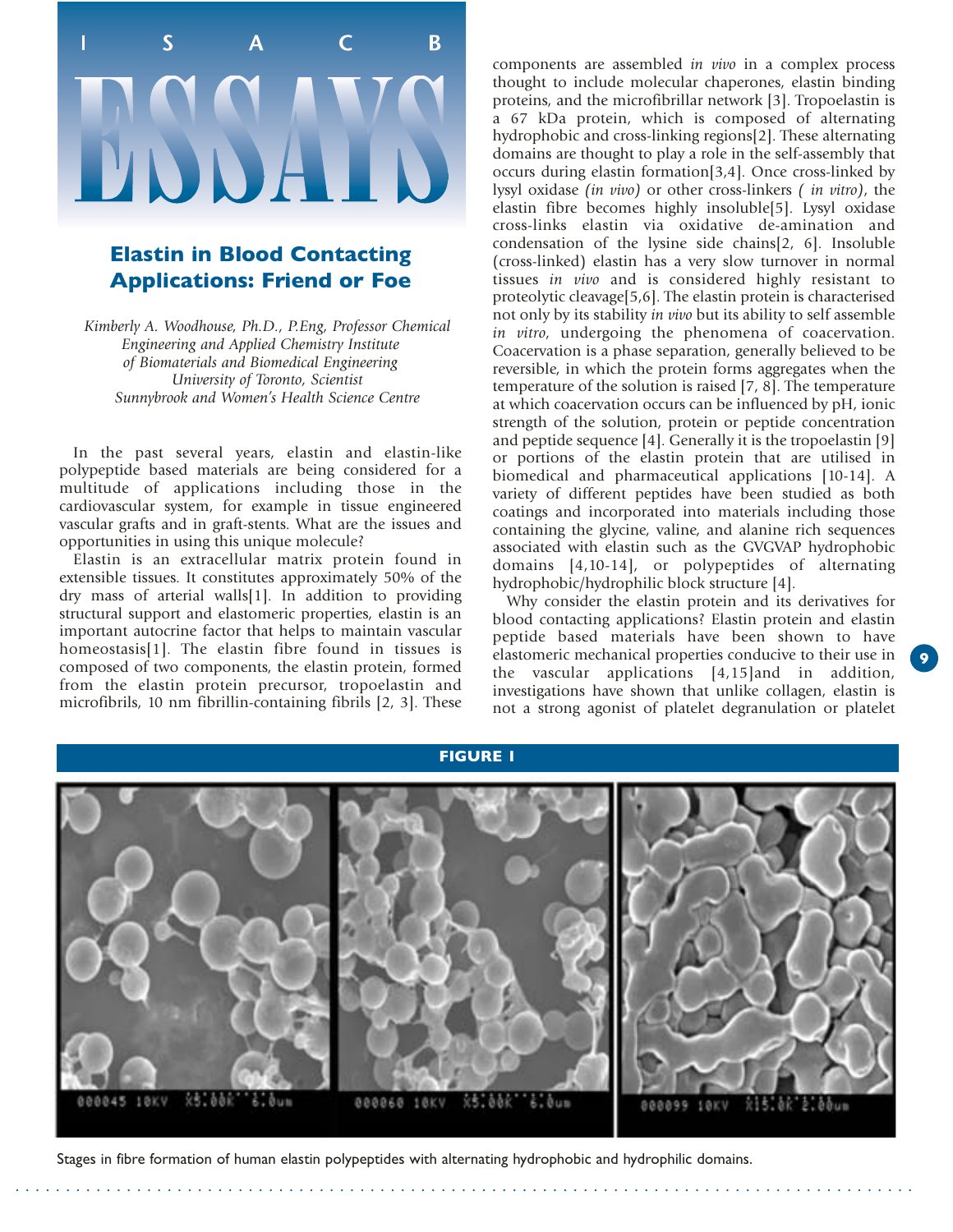activation[16]. Spaet and Erichson[17] found limited platelet adhesion to isolated human elastin. Similarly, using isolated pig aorta elastin in an EDTA-containing platelet rich plasma, Barnes and MacIntyre[18] showed modest platelet adhesion but no aggregation of platelets on elastin as compared to type I collagen. Specifically, 7.2 % of the available platelets adhered to the elastin protein, and 1% adhered to the microfibril component of the elastic fibre. When the same tests were performed on various collagens, anywhere from 24 to 77% of platelets became attached. Dutoya et al. have also demonstrated reduced platelet activation using adsorbed  $\alpha$ -elastin[19]. More recently, in work with recombinantly expressed elastin polypeptides, we have shown that the polypeptides passively adsorbed onto commercially available synthetic materials significantly reduced platelet activation *in vitro,* as measured by pselectin expression and microparticle release. In an *in vivo* study in an acute rabbit model, the same polypeptides coated onto catheters enhanced patency, decreased fibrin accretion, and decreased emboli to the lungs compared to uncoated controls [20]. Interestingly, the reason for elastin's relatively low reactivity to platelets is still unclear.

Investigators have shown that elastin affects the response of both endothelial and smooth muscle cells (SMC). Ito et al. showed that alpha-elastin incorporated into a type 1 collagen gel inhibited proliferation and migration of SMCs, but not of endothelial cells[21]. In a second study, they showed that cross-linked alpha-elastin peptide coated directly onto a tissue culture dish inhibited SMC proliferation [22]. Gobin and West utilised polyethylene glycol materials grafted with VAPG to evaluate smooth muscle cell adhesion and found that VAPG is specific for adhesion of smooth muscle cells [23]. Finally, Karnik et al found *in vitro* that elastin inhibits the proliferation of vascular smooth muscle cells by inducing a contractile smooth muscle phenotype and found in a porcine model of restenosis found that an elastin sheath around a coronary stent reduced inflammation, the thrombotic response, and neointimal formation in comparison to the uncovered stents [24].

Recent work in tissue engineering has shown elastin polypeptide based polymers can be electrospun [9,12, Rabolt and Woodhouse, unpublished data, shown below] and Berglund et al have shown that isolated elastin can

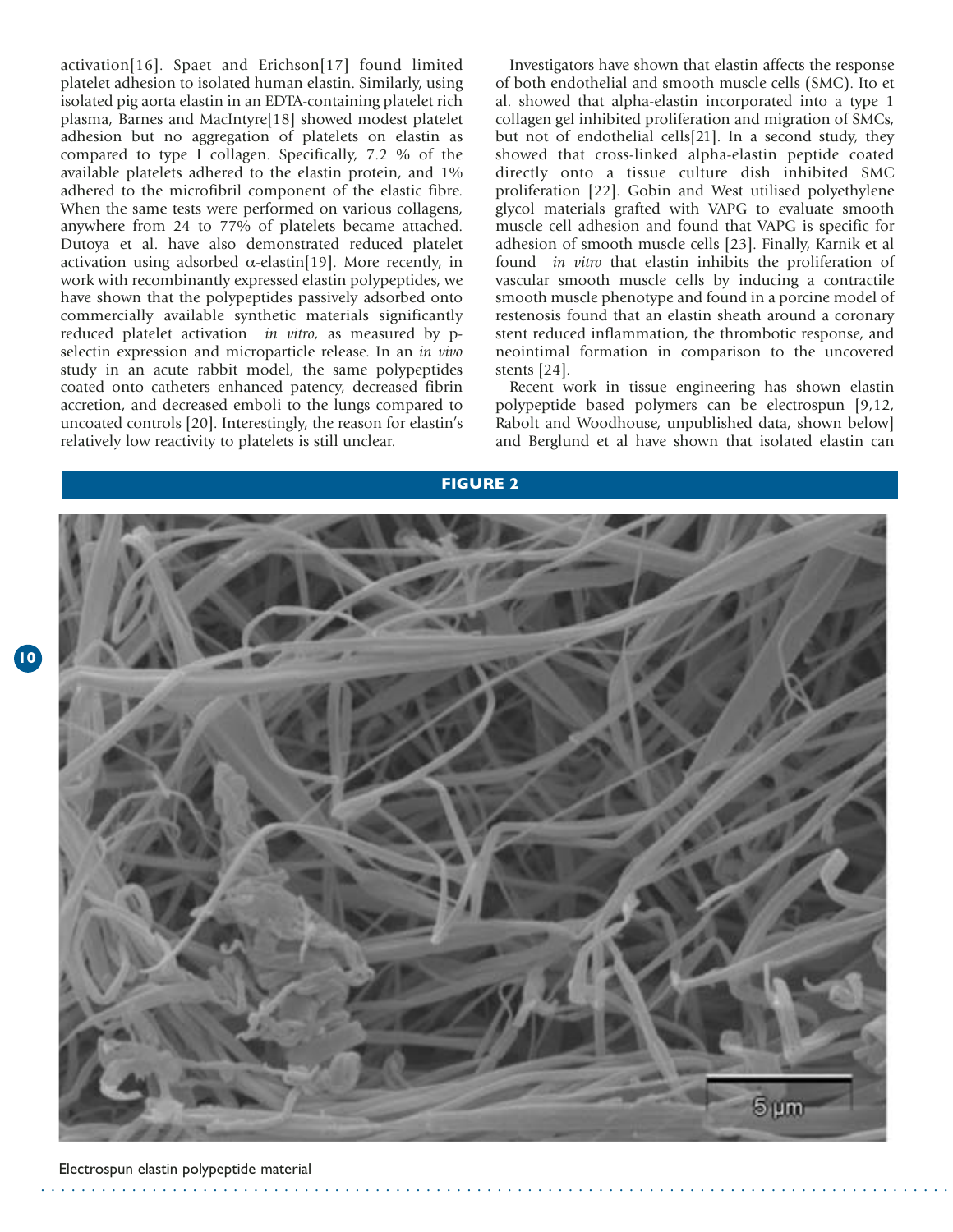be combined with collagen type 1 to produce tissue–engineered blood vessels with mechanical properties closer to the natural vessel than collagen constructs alone [15]. The ability to process the elastin-like materials using commercially available processes and the appropriate mechanical properties will be important for the long term use of these materials in biomedical applications.

One of the main concerns with using elastin or elastin like materials in the vasculature is calcification. When considering calcification, it is important to discuss separate phenomena associated with elastin based materials; calcification of the elastin fibre, calcification of the purified elastin protein, and calcification of the elastin-like polypeptides. Calcification of atherosclerotic vessels and in bovine or porcine heart valves has been associated with the degradation or "damage" of the elastin fibre, with calcium found in close association with the fibres, frequently in areas of mechanical stress [25-27] although it is not totally clear that both vessels and heart valves calcify via the same mechanism [27]. There is evidence that calcification is frequently associated with the fibrillin component of the elastin fibre and not the elastin protein itself [28,]. More recently, investigators have looked at elastolysis itself as a mechanism for calcification. There is data that supports that elastolysis leads to upregulation of MMP's particularly MMP 2 which results in calcification [29]. Originally observed in damaged vessels and valve implants, the evaluation of the mechanism of calcification *in vivo* has been controversial because of discrepancies in results based on the animal models. Investigators have found that purified elastin protein does not calcify in adult mice but does calcify moderately in a juvenile model [28]. The elastin fibre or impure elastin preparations appear to calcify more readily than pure elastin protein.

The information on calcification of elastin-like polypeptides is limited, with most of the work on calcification of the PGVG repeat sequences undertaken in the late 70's and 80's principally by Urry and colleagues, who had developed elastin-like sequences based on variations of this hydrophobic sequence. Many of the studies were undertaken specifically with a view to causing calcification [30, 31]. The polypeptides investigated where essentially repeats of the PGVG sequence. He found that only a polypentapeptide of sequence (VPGVG)n where n was greater than 100, calcified and that calcification was molecular weight and sequence dependent. Many researchers are working with much smaller sequences than those found to calcify. In addition, the impact of hydrophilic repeat units that alter the hydrophobicity of the material is not clear. Urry also speculated that organised fibre structure might impact calcification.

Elastin is a deceptively simple protein, and it seems that elastin and materials and peptides based on both its structure and its function, will keep many of us busy as we unravel both its strengths and weakness in blood contacting applications (and we haven't even mentioned the degradation products yet!)

. . . . . . . . . . . . . . . . . . . . . . . . . . . . . . . . . . . . . . . . . . . . . . . . . . . . . . . . . . . . . . . . . . . . . . . . . . . . . . . . . . . . . . . . .

#### **References:**

- 1. Brooke, B.S, et al., *New insights into elastin and vascular disease*. Trends in Cardiovascular Medicine **13**, p. 176, 2003.
- 2. Parks, W.C, et al., *Elastin* in: *Advances in Molecular and Cell Biology*, p. 133, H.K. Kleinman (Ed.). JAI Press, Greenwich (1993).
- 3. Bellingham, C.M. et al., *Self-aggregation characteristics of recombinantly expressed human elastin polypeptides.* Biochimica Et Biophysica Acta-Protein Structure and Molecular Enzymology **1550**, p. 6, 2001.
- 4. Bellingham, C.M., et al., *Recombinant human elastin polypeptides self-assemble into biomaterials with elastin-like properties.* Biopolymers **70**, p. 445, 2003.
- 5. Vrhovski, B. and Weiss, A.S. *Biochemistry of tropoelastin.* European Journal of Biochemistry **258**, p. 1, 1998.
- 6. Rosenbloom, J et al., *Extracellular-matrix .4. The elastic fibre.* Faseb Journal **7**, p. 1208, 1993.
- 7. Bungenberg de Jong, H. G, In Colloid Science, Kruyt, Hr. ed., Elsevier, Amsterdam, Vol 2.,1949
- 8. Urry, D. W., *Entropic elastic processes in protein mechanisms I. Elastic structure due to an inverse temperature transition and elasticity due to internal chain dynamics*, J. Protein Chem., 7, 1, 1988
- 9. Mondrinos, M.J, Gandhi MR, Ko FK, Weiss AS, Lelkes PI., *Electrospun protein fibers as matrices for tissue engineering,* Biomaterials, 30: 5999, 2005
- 10. Urry D.W, Pattanaik A, Xu J, Woods TC, McPherson DT, Parker TM., *Elastic protein-based polymers in soft tissue augmentation and generation*, J Biomater Sci Polym Ed.;9(10):1015, 1998
- 11. Wright, E.R, and Conticello, V.P, *Self assembly of block copolymers derived from elastin-mimetic polypeptide sequences*, Advanced Drug Delivery Reviews, 54: 1057, 2002
- 12. Huang, L., et al., *Generation of synthetic elastin-mimetic small diameter fibers and fiber networks,* Macromolecules, 33: 2989, 2000
- 13. Betre, H. et al., *Characterisation of a genetically engineered elastin-like polypeptide for cartilaginous tissue repair*, Biomacromolecules, 3: 910-916, 2002
- 14. Martino, M. et al, Elastin-based biopolymers: *Chemical synthesis and structural characterization of linear and cross-linked poly(OrnGlyGlyOrnGly),* Biomacromolecules, 3: 297, 2002
- 15. Berglund, J.D. et al, *Incorporation of intact elastin scaffolds in tissue-engineered collagen-based vascular grafts,* Tissue Engineering 10(9-10):1526, 2004
- 16. Baumgartner, H.R.et al., *Platelet adhesion, release and aggregation in flowing blood: Effects of surface properties and platelet function.* Thrombosis and Haemostasis **35**, p. 124 (1976).
- 17. Spaet, T.H. and Erichson, R. B. *The vascular wall in pathogenesis of thrombosis.* Thrombosis Et Diathesis Haemorrhagica **21S**, p. 67, 1966.
- 18. Barnes, M.J and Macintyre, D.E., *Platelet-reactivity of isolated constituents of the blood vessel wall.* Haemostasis **8**, p. 158, 1979.
- 19. Dutoya, S. et al., *Elastin-derived protein coating onto poly(ethylene terephthalate). Technical, microstructural and biological studies.* Biomaterials **21**, p. 1521, 2000.
- 20. Woodhouse, K.A. et al., *Investigation of recombinant human elastin polypeptides as non-thrombogenic coatings.* Biomaterials, 25: 4543, 2004
- 21. Ito, S. et al., *Effect of coacervated alpha-elastin on proliferation of vascular smooth muscle and endothelial cells.* Angiology **49**, p. 289, 1998.
- 22. Ito, S. et al., *Application of coacervated alpha-elastin to arterial prosthesis for inhibition of anastomotic intimal hyperplasia,* ASAIO Journal, M501, 1998
- 23. Gobin, A.S, and West, J., *Val-ala-pro-gly, an elastin-derived non-integrin ligand: Smooth muscle cell adhesion and specificity,* J.Biomed. Mater. Res A., 67(1),:255,2003
- 24. Karnik, S. et al., *A critical role for elastin signaling in vascular morphogenesis and disease,* Development, 130, 411, 2003
- 25. Atkinson, J. *Arterial Calcification,* Pathologie Biologie, Sept: 678, 1999
- 26. Basalyga, D. et al, *Elastin degradation and calcification in an abdominal aorta injury model: role of matrix metalloproteinases,* Circulation, Nov 30: 3480,2004
- 27. Vyavahare, N. et al, *Elastin calcification and its prevention with aluminum chloride pretreatment,* Am. J.Pathol, 155:973,1999
- 28. Daamen, W.F., *Tissue response of defined collagen-elastin scaffolds in young and adults rats with special attention to calcification,* Biomaterials, 26: 81, 2005
- 29. Bailey, M. et al, *Involvement of matrix metalloproteinases and tenascin-C in elastin calcification,* Cardio. Pathology, 13: 146-155, 2004
- 30. Hollinger, J.O et al, *A synthetic polypeptapetide of elastin for intitiating calcification,* Calcif Tissue Int, 42:231-236, 1988
- 31. Wood, S.A. et al, *Cross-linked polypentapeptide of elastin as a calcificable matrix: Molecular weight dependence*, Calcif Tissue Int, 37:565-571 1985

**11**